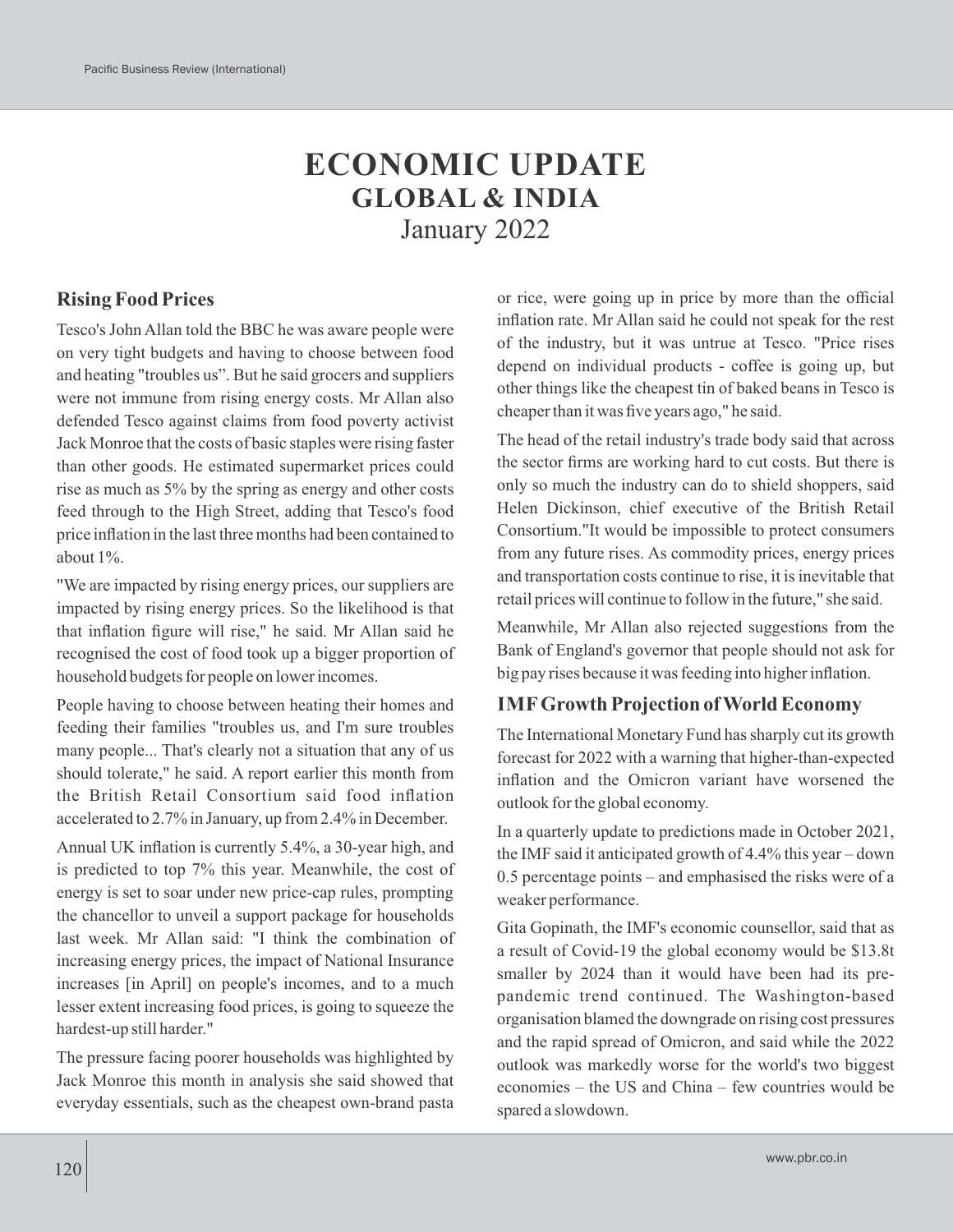The UK is expected to grow by 4.7% in 2022; a cut of 0.3 points to the IMF's forecast in its October 2021 World Economic Outlook. Despite the reduction, the IMF anticipates the UK growing faster this year than the other six members of the G7 industrial nations – the US, Japan, Germany, France, Italy and Canada. Gopinath said there was a case for the government providing "well-targeted support to highly vulnerable" UK households facing rocketing energy bills this spring.

After recent stock market volatility, Gopinath said she would expect to see corrections in share prices as global interest rates went up this year, but said these should be "orderly" provided central banks communicated the thinking behind their decisions. An escalation of the tension between Russia and Ukraine would give an added twist to already high global energy costs, she predicted.

In its updated WEO, the IMF said bottlenecks had shaved between 0.5% and 1% off global growth in 2021. "Meanwhile, inflation has been higher and more broadbased than anticipated, particularly in the US. Adding to these pressures, the retrenchment in China's real estate sector appears to be more drawn out, and the recovery in private consumption is weaker than previously expected."

The IMF publishes its world economic outlook each April and October, with updates in January and July. After pencilling in 2022 world growth of almost 5% in October, it has now cut its baseline forecast for every G7 country apart from Japan. The biggest downgrade has been to the US – where the IMF's growth forecast has been shaved by 1.2 points to 4%, but there were also cuts of 0.8 points for Germany and Canada, and 0.4 points for France and Italy. China's growth forecast has been reduced by 0.8 points to 4.8%.

"Risks to the global baseline are tilted to the downside," the IMF said. "The emergence of new Covid-19 variants could prolong the pandemic and induce renewed economic disruptions. Moreover, supply chain disruptions, energy price volatility, and localised wage pressures mean uncertainty around inflation and policy paths is high."

The IMF used the update to repeat its call for more equal vaccine coverage, noting the fully vaccinated share of the population was about 70% for high-income countries, but below 4% for low-income countries. It set a target of vaccinating 40% of the world's population by the end of 2021 but this was missed in 86 countries.

"With the pandemic continuing to maintain its grip, the emphasis on an effective global health strategy is more salient than ever. Worldwide access to vaccines, tests, and treatments is essential to reduce the risk of further dangerous Covid-19 variants."

The IMF said its forecasts were based on Covid-19 health problems declining to low levels by the end of 2022, a pickup in vaccination rates and therapies becoming more effective.

# **Rising Interest Rates**

China has warned the US and Europe against a rapid rise in interest rates that would "slam on the brakes" of the global recovery from the pandemic. Central banks should maintain the monetary stimulus or risk "serious economic consequences" from the spillover effects with developing markets bearing the brunt. In a virtual speech to open the World Economic Forum's Davos Agenda, the Chinese president, Xi Jinping, said that while global inflation risks were emerging, policymakers should strengthen economic policy coordination and develop policies to prevent the world economy from dipping again."We must do everything necessary to clear the shadow of the pandemic and boost economic and social recovery and development," he said.

"If major economies slam on the brakes or make major Uturns in their monetary policies there will be serious negative spill overs. They would present challenges to global and economic financial stability and developing countries would bear the brunt."

China is among many countries across Asia, Africa and South America concerned about plans flagged by the US central bank to accelerate a series of planned interest rate rises this year and begin rolling back its quantitative easing stimulus programme. The Federal Reserve has come under intense pressure to respond to rising inflation, which soared to 7% in December, its highest level in 40 years.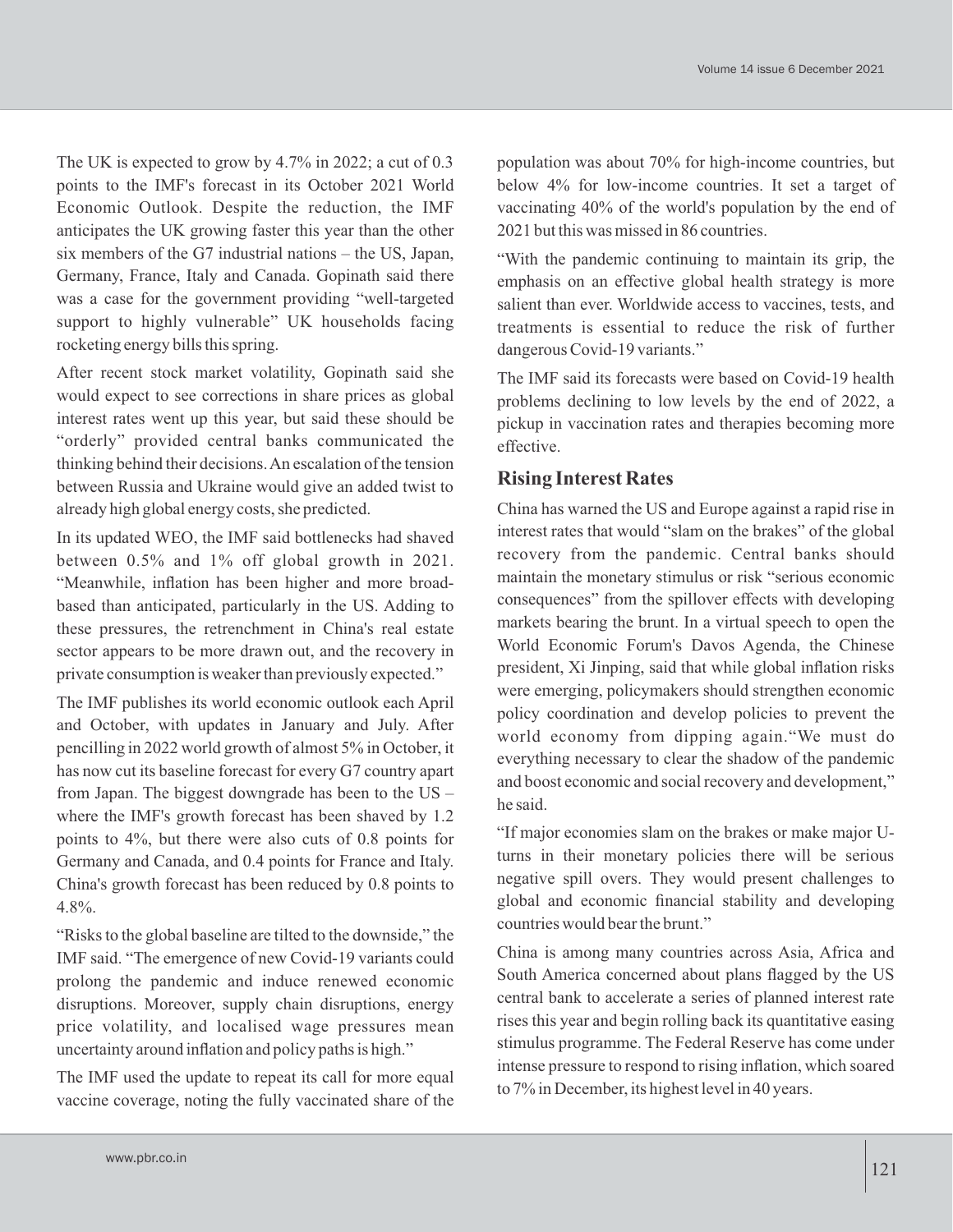The effect of higher US interest rates will be to make it more costly to finance dollar-denominated debts. Policy makers at the Bank of England and the European Central Bank are also expected to tighten monetary policy in the coming months, heightening the risk of indebted countries failing to meet loan repayments. Tensions with the US extend beyond monetary policy to concerns over intellectual property, trade, the fate of Taiwan, human rights and the South China Sea. Xi said: "We need to discard cold war mentality and seek peaceful coexistence and win-win outcomes. Our world today is far from being tranquil," said Xi, through a translator.

"Protectionism and unilateralism can protect no one. They ultimately hurt the interests of others as well as one's own. Even worse are the practices of hegemony and bullying, which run counter to the tide of history.

"A zero-sum approach that enlarges one's own gain at the expense of others will not help," he added. "The right way forward for humanity is peaceful development and win-win cooperation."Xi was speaking after the latest figures showed China's economy slowed at the end of last year to 4% in the three months from October to December compared with the same period in 2020.

#### **US Job Creation and DollarValue**

The U.S. dollar advanced from two-week lows on after data showed the world's largest economy created far more jobs than expected, raising the chances of a larger Federal Reserve interest rate increase at the March policy meeting.The dollar index, a gauge of its value against six major currencies, rose 0.1% to 95.446, after falling to a twoweek low of 95.136 earlier amid a resurgent euro. But the dollar was still down 1.8% on the week, on pace for its largest weekly percentage decline since November 2020.

Data showed U.S. nonfarm payrolls grew 467,000 jobs last month. Data for December was revised higher to show 510,000 jobs created instead of the previously reported 199,000.

Economists polled by Reuters had forecast 150,000 jobs added in January. Estimates ranged from a decrease of 400,000 to a gain of 385,000 jobs. Market participants were

prepared for a weaker-than-forecast reading given the decline in the ADP U.S. private payrolls report released earlier this week. That report showed a decline due to the impact of the Omicron coronavirus variant. Average hourly earnings, a measure of wage inflation and a closelywatched metric, also rose 0.7% last month, and 5.7% on a year-on-year basis.

"It is the 0.7% month-on-month gain in wages that is most hawkish," wrote Daragh Maher, head of FX strategy, at HSBC. "This helps counter dollar-bearish real income squeeze concerns and the stagflation theme, and will likely energize FOMC (Federal Open Market Committee) hawks. The dollar also tracked the surge in U.S. Treasury yields.

U.S. two-year and five-year yields, both of which reflect interest rate expectations, rose to 1.2970% , the highest since late February 2020, and 1.79% , its best level since July 2019, respectively. In the afternoon session, U.S. rate futures implied more than five rate hikes this year, or about 134.4 basis points in policy tightening. The probability of a 50 basis-point increase next month rose to nearly 40%, from just 18% before the data release.

The euro was still up on the day, rising 0.1% at \$1.1455. It was up 1.7% on the week, on track for its best weekly performance since late March 2020, benefiting from a hawkish turn by the European Central Bank (ECB) on Thursday. The euro stalled around the resistance level of \$1.1480 because of dollar gains following the U.S. employment report.

HSBC's Maher said the euro/dollar pair is likely to resume its upward momentum given that the market seems more fixated on the ECB's hawkishness, which surprised markets, than the Fed.Sterling also has been among the big currency movers.

The Directors-General of the World Health Organization (WHO), the World Intellectual Property Organization (WIPO) and the World Trade Organization (WTO) today reaffirmed their commitment to working closely together to help overcome the COVID-19 pandemic and its devastating human, social, and economic impacts.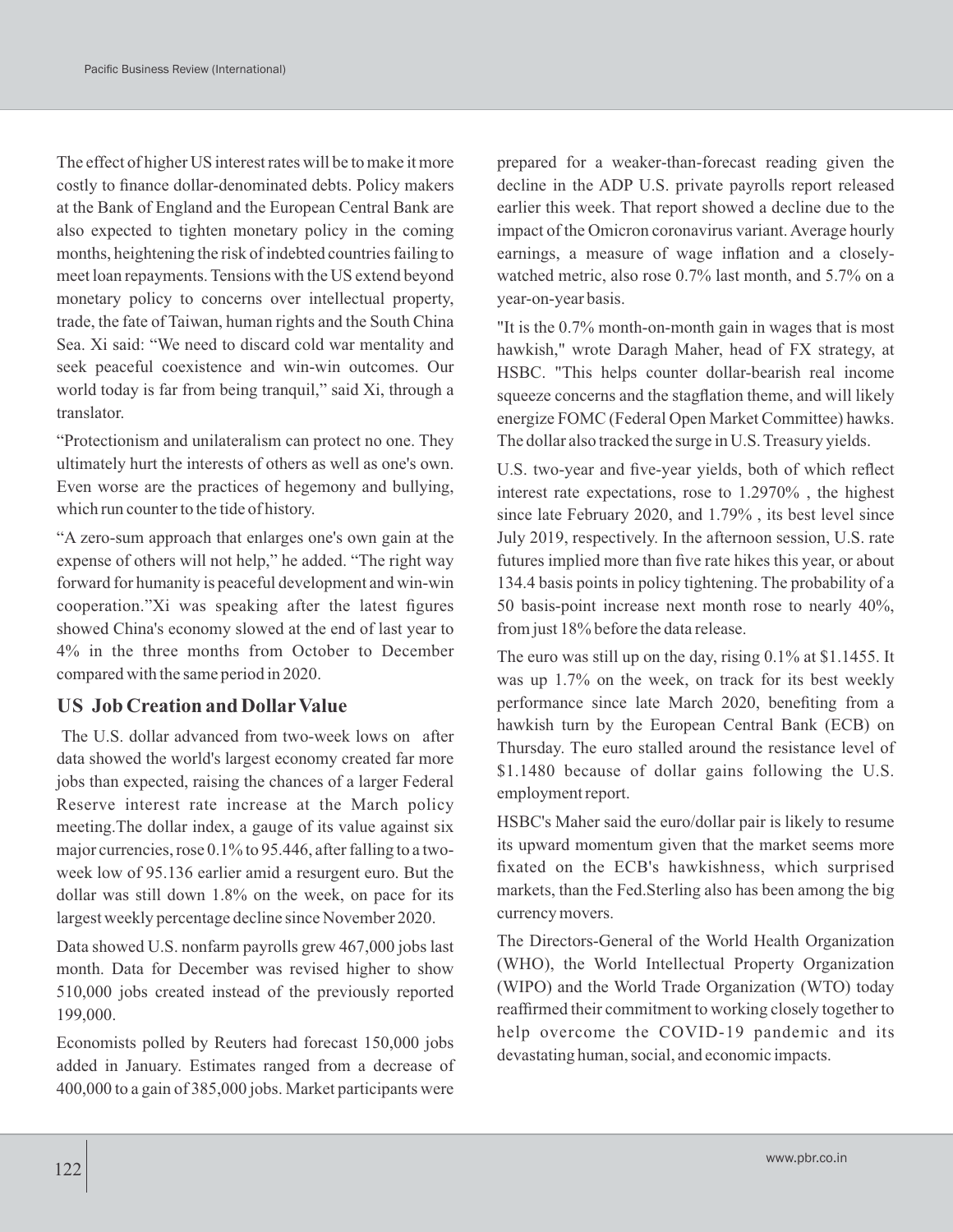## **Cooperation on Covid -19**

Meeting in Geneva on WHO Director-General Tedros Adhanom Ghebreyesus, WIPO Director General Daren Tang and WTO Director-General Ngozi Okonjo-Iweala reviewed progress made on the initiatives announced in their joint statement of 15 June 2021, pledging cooperation on COVID-19-related medical technologies and charting future directions for their organizations' trilateral cooperation to ensure it continues to address the evolving needs of people across the globe.

They welcomed the impending launch of a trilateral technical assistance platform, which will provide a onestop shop making available the three organizations' expertise to governments in a tailored and coordinated way so as best to respond to individual national needs for COVID-19 health technologies. This will include support for the full use of legal and policy options for access to health technologies, including through the implementation of any solution to the COVID-19-related intellectual property proposals currently before the WTO's TRIPS Council.

The three Directors-General reviewed the series of technical capacity building workshops planned, starting with a workshop held in September 2021 that focused on intellectual property licensing and technology transfer along with the sharing of know-how and clinical trial information. An event later this month will seek to support policymakers to more effectively use data to inform their pandemic policy choices, and a subsequent workshop will address challenges of access relating to diagnostic technologies.

The Directors-General welcomed the ongoing efforts by their three organizations to make up-to-date information available, including the series of joint COVID-19 information notes, supplementing and updating the 2020 joint publication "Promoting Access to Medical Technologies and Innovation".

Finally, the three Directors-General confirmed that they would convene a high-level policy symposium in the early summer on the COVID-19 pandemic, taking stock of COVID-19 challenges and focusing on what is needed to

recover from this health crisis and better prepare for future ones.

The Directors-General concluded their meeting in a spirit of solidarity and practical determination to spare no effort to address the continuing scourge of the pandemic, and to mobilise the necessary knowledge resources and support so that no country would be left behind.

## **Trade Forecast**

The WTO is now predicting global merchandise trade volume growth of 10.8% in 2021—up from 8.0% forecasted in March—followed by a 4.7% rise in 2022 Growth should moderate as merchandise trade approaches its pre-pandemic long-run trend. Supply-side issues such as semiconductor scarcity and port backlogs may strain supply chains and weigh on trade in particular areas, but they are unlikely to have large impacts on global aggregates. The biggest downside risks come from the pandemic itself.Behind the strong overall trade increase; however, there is significant divergence across countries, with some developing regions falling well short of the global average."Trade has been a critical tool in combatting the pandemic, and this strong growth underscores how important trade will be in underpinning the global economic recovery," Director-General Ngozi Okonjo-Iweala said.

"But inequitable access to vaccines is exacerbating economic divergence across regions. The longer vaccine inequity is allowed to persist, the greater the chances that even more dangerous variants of COVID-19 will emerge, and setting back the health and economic progress we have made to date."

"As we approach the 12th Ministerial Conference, members must come together and agree on a strong WTO response to the pandemic, which would provide a foundation for more rapid vaccine production and equitable distribution. This is necessary to sustain the global economic recovery. Vaccine policy is economic policy and trade policy," she said.

The large annual growth rate for merchandise trade volume in 2021 is mostly a reflection of the previous year's slump, which bottomed out in the second quarter of 2020. Due to a